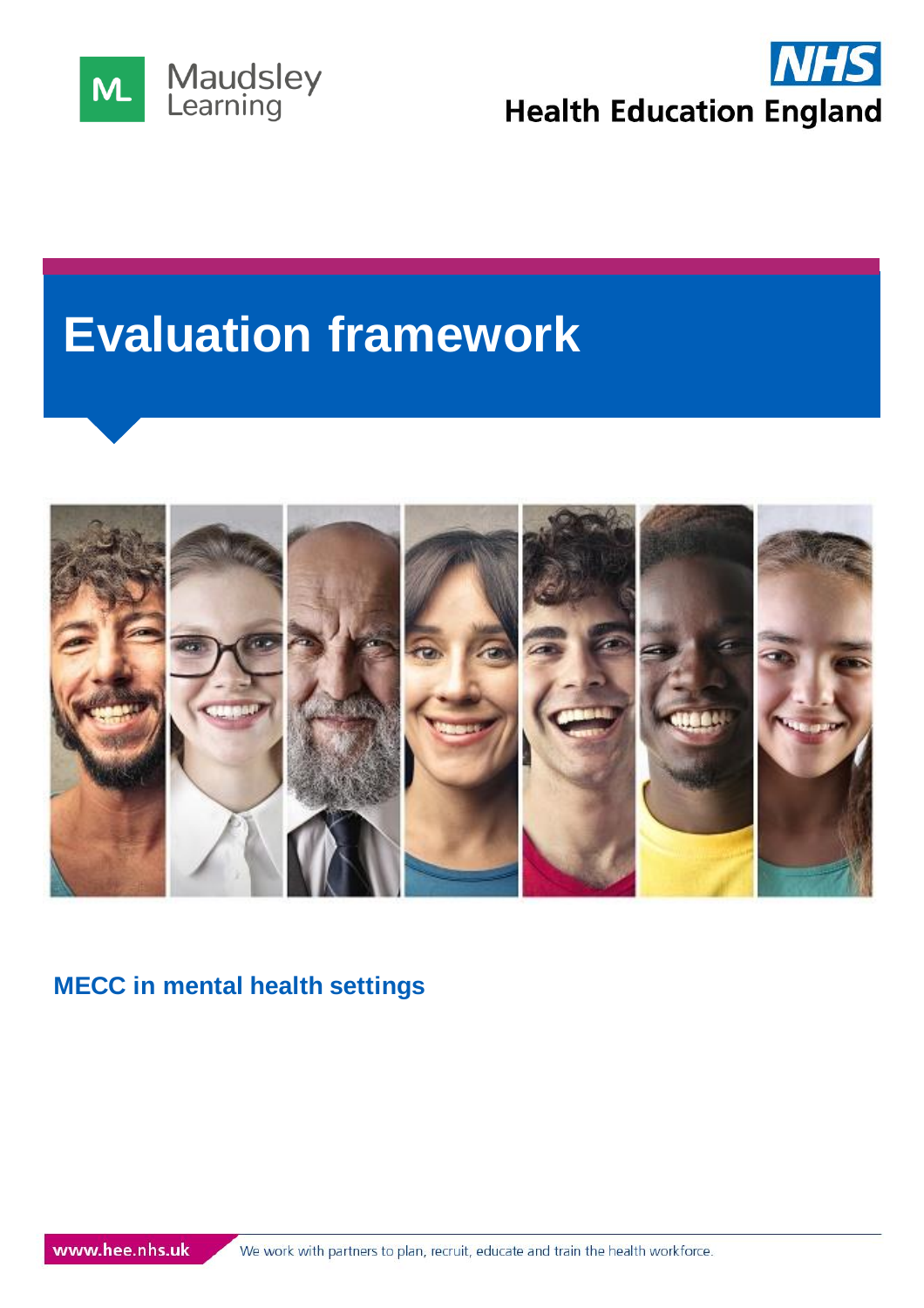# **Evaluation framework – MECC in mental health settings**

The purpose of this document is to highlight considerations for the evaluation of MECC programmes that are specific to mental health settings. The considerations mentioned here are not covered in the original [MECC evaluation framework.](https://www.makingeverycontactcount.co.uk/media/1034/making_every__contact_count__mecc__evaluation_framework_march_2016.pdf) Consequently, this document should be used in addition to the original MECC evaluation framework to help programme leads refine their efforts in mental health settings. The specific considerations raised relate to evaluation of MECC Inputs, Outputs and Outcomes, in keeping with the overarching approach to evaluation.



This document should align to the [current MECC implementation guide, quality marker](https://assets.publishing.service.gov.uk/government/uploads/system/uploads/attachment_data/file/769488/MECC_Implememenation_guide_v2.pdf)  [checklist,](https://assets.publishing.service.gov.uk/government/uploads/system/uploads/attachment_data/file/769488/MECC_Implememenation_guide_v2.pdf) and the additional guidance on these two documents for mental health settings. This comprehensive and consistent approach is essential to sustain behaviour change and long-term impact through MECC. Considerations in this document may also be useful for people working in settings other than mental health services.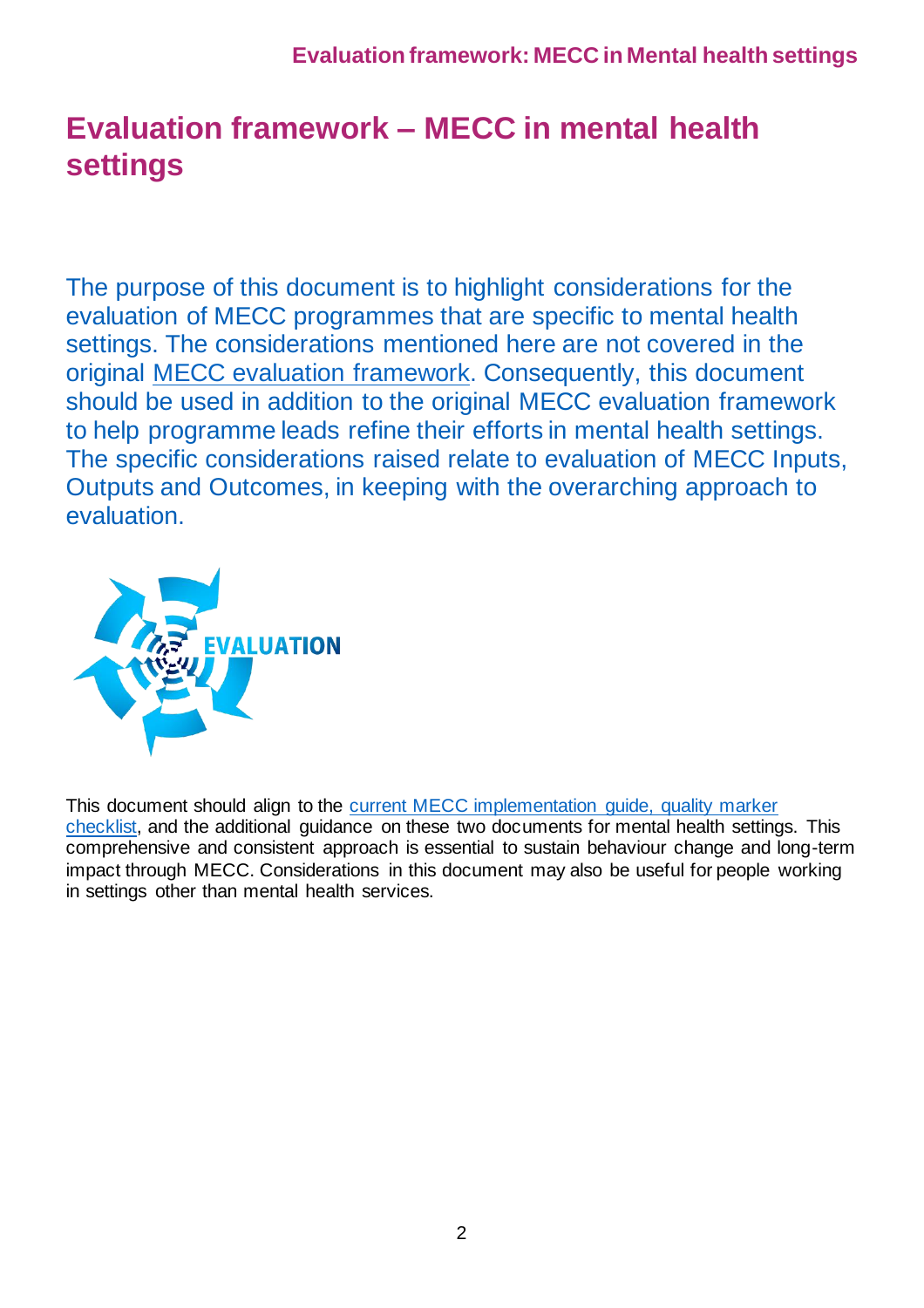# **3. MECC inputs: selecting and measuring add on**

| <b>MECC Input</b>        | <b>Recommended measure</b>                                                                                                                                                                                                                                                                                                                                                                                                                                                                                                                                                                                                                                                    |
|--------------------------|-------------------------------------------------------------------------------------------------------------------------------------------------------------------------------------------------------------------------------------------------------------------------------------------------------------------------------------------------------------------------------------------------------------------------------------------------------------------------------------------------------------------------------------------------------------------------------------------------------------------------------------------------------------------------------|
| Organisational readiness | <b>Financial resources</b><br>Costs for service user involvement in MECC programme, including specific contributions such as<br>training<br>Costs for MECC resources for service users<br>Costs for supporting engagement and accessible involvement of service users<br>Staff rewards and incentives for implementing MECC (e.g., MECC champions)<br><b>Human resources</b><br>MECC lead for service user involvement<br>Number and scale of service user involvement<br>Scale of integrating MECC into new starter inductions<br><b>Organisation leaders buy-in</b><br>Training and consultation sessions for senior leaders<br>Leaders' involvement in MECC steering group |
|                          | Attempts to align to organisational values, vision and strategy<br>Organisational change strategy in place, signed off my leadership                                                                                                                                                                                                                                                                                                                                                                                                                                                                                                                                          |
|                          | <b>MECC governance and pathways</b>                                                                                                                                                                                                                                                                                                                                                                                                                                                                                                                                                                                                                                           |
|                          | • Staff chart created to show MECC leads and staff leaders in each department                                                                                                                                                                                                                                                                                                                                                                                                                                                                                                                                                                                                 |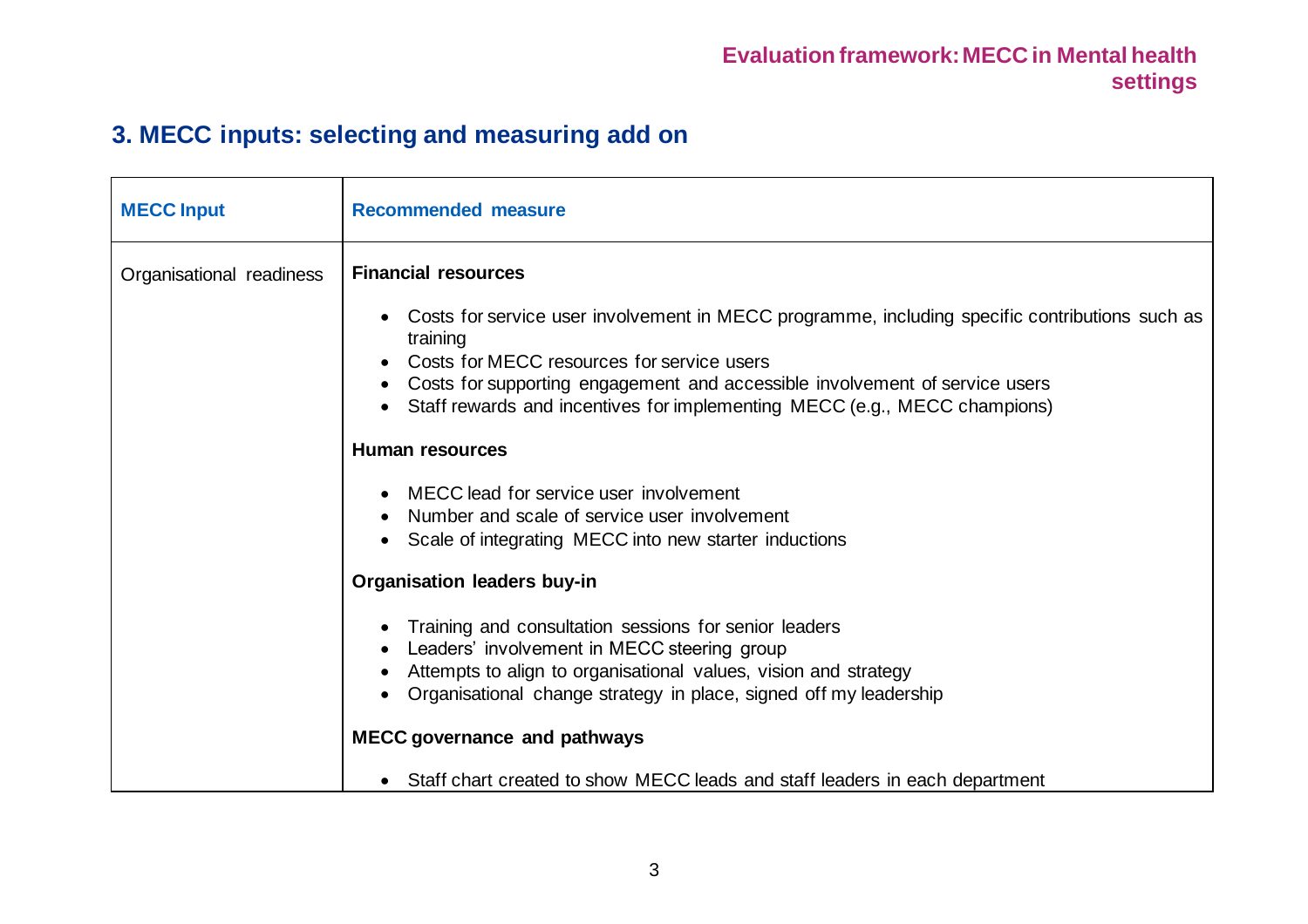| <b>MECC Input</b>      | <b>Recommended measure</b>                                                                                                                                                                                                                                                 |
|------------------------|----------------------------------------------------------------------------------------------------------------------------------------------------------------------------------------------------------------------------------------------------------------------------|
|                        | MECC integrated into other policies and procedures<br>$\bullet$<br>Service user input in governance structure<br>Escalation procedure to Board level described                                                                                                             |
| <b>Staff readiness</b> | <b>Managers and service leads involvement</b>                                                                                                                                                                                                                              |
|                        | Number of managers involved in MECC programme<br>$\bullet$                                                                                                                                                                                                                 |
|                        | Awareness of MECC amongst staff groups                                                                                                                                                                                                                                     |
|                        | Resource pack created to MECC leads to share with staff<br>MECC communication strategy created and in place, e.g., MECC area on intranet<br>Use of Everyday interactions toolkit by Royal society of public health and video of news article                               |
| <b>MECC Training</b>   | MECC training delivered to relevant staff group                                                                                                                                                                                                                            |
|                        | Number of new staff members trained in MECC, including refresher training<br>Proportion of non-clinical staff members trained in MECC<br>Number of service users involved in training<br>Different types of training available (e-learning, face to face and experiential) |
| <b>Delivery</b>        | <b>MECC</b> infrastructure<br>IT system set up to record MECC conversations, or alternative arrangements                                                                                                                                                                   |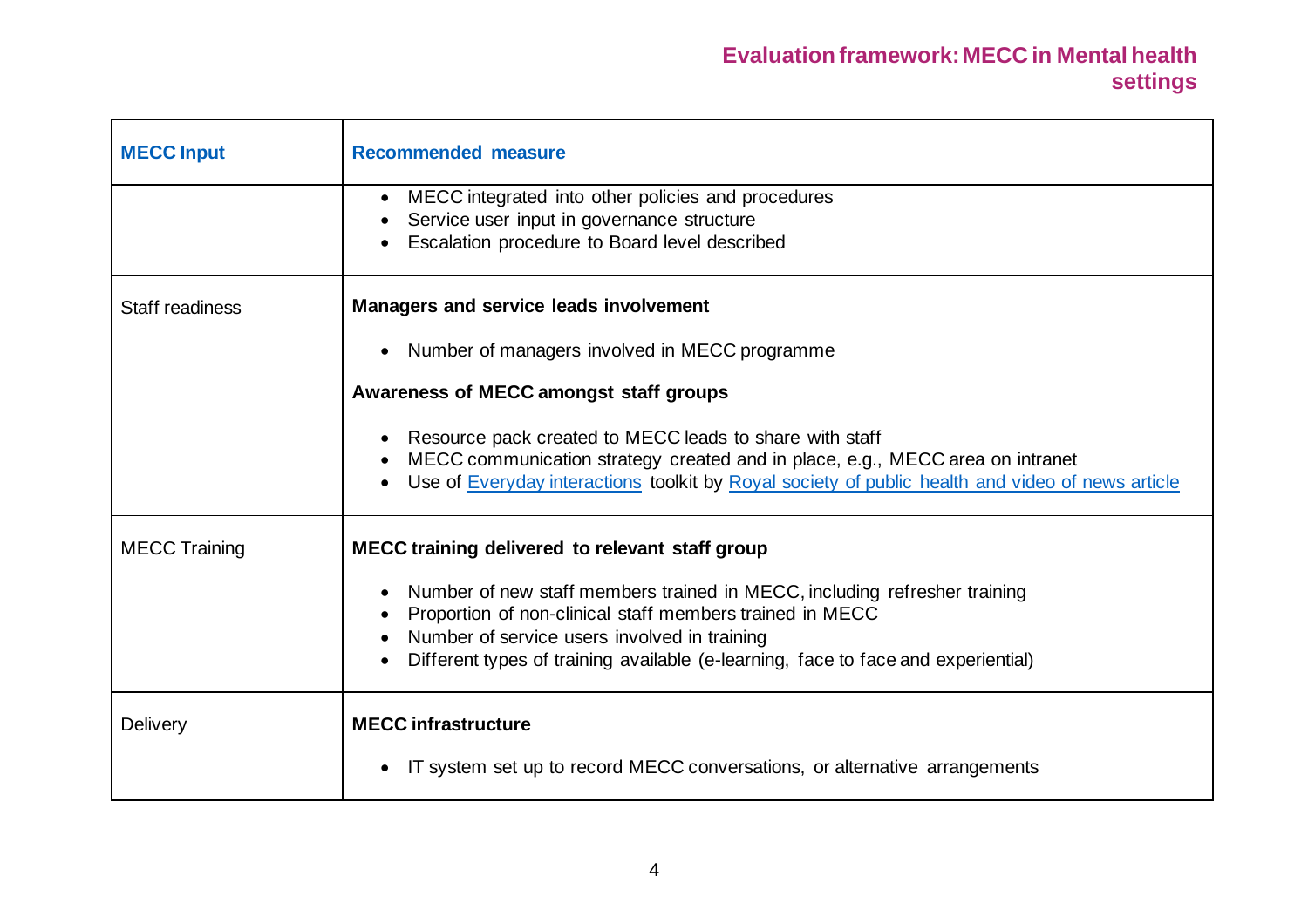# **4. MECC outputs: selecting and measuring**

| <b>MECC Output</b>       | <b>Recommended measure</b>                                                                                                                                                                                                                                                                                                                                                                                                    |
|--------------------------|-------------------------------------------------------------------------------------------------------------------------------------------------------------------------------------------------------------------------------------------------------------------------------------------------------------------------------------------------------------------------------------------------------------------------------|
| Organisational readiness | <b>MECC governance and pathways</b>                                                                                                                                                                                                                                                                                                                                                                                           |
|                          | • Evidence of activity across pathways<br>Evidence of discussion through governance structure<br>$\bullet$<br>Updated MECC growth plans and annual reviews<br>Documented input from service users                                                                                                                                                                                                                             |
|                          | <b>Organisation leaders buy-in</b>                                                                                                                                                                                                                                                                                                                                                                                            |
|                          | Evidence on leaders' involvement in communications activities and campaigns<br>Discussion at Board/Executive Leadership Team level                                                                                                                                                                                                                                                                                            |
|                          | Service user involvement strategy                                                                                                                                                                                                                                                                                                                                                                                             |
|                          | Number of service users involved in engagement and implementation of MECC,<br>including training<br>Networks and mechanisms for involvement, accessibility and reimbursement described<br>Determinants of Lifestyle Behaviour Questionnaire (DLBQ) to gather feedback from<br>service users about smoking, physical activity, and healthy eating lifestyle behaviours.<br>You can download examples of the questionnaire here |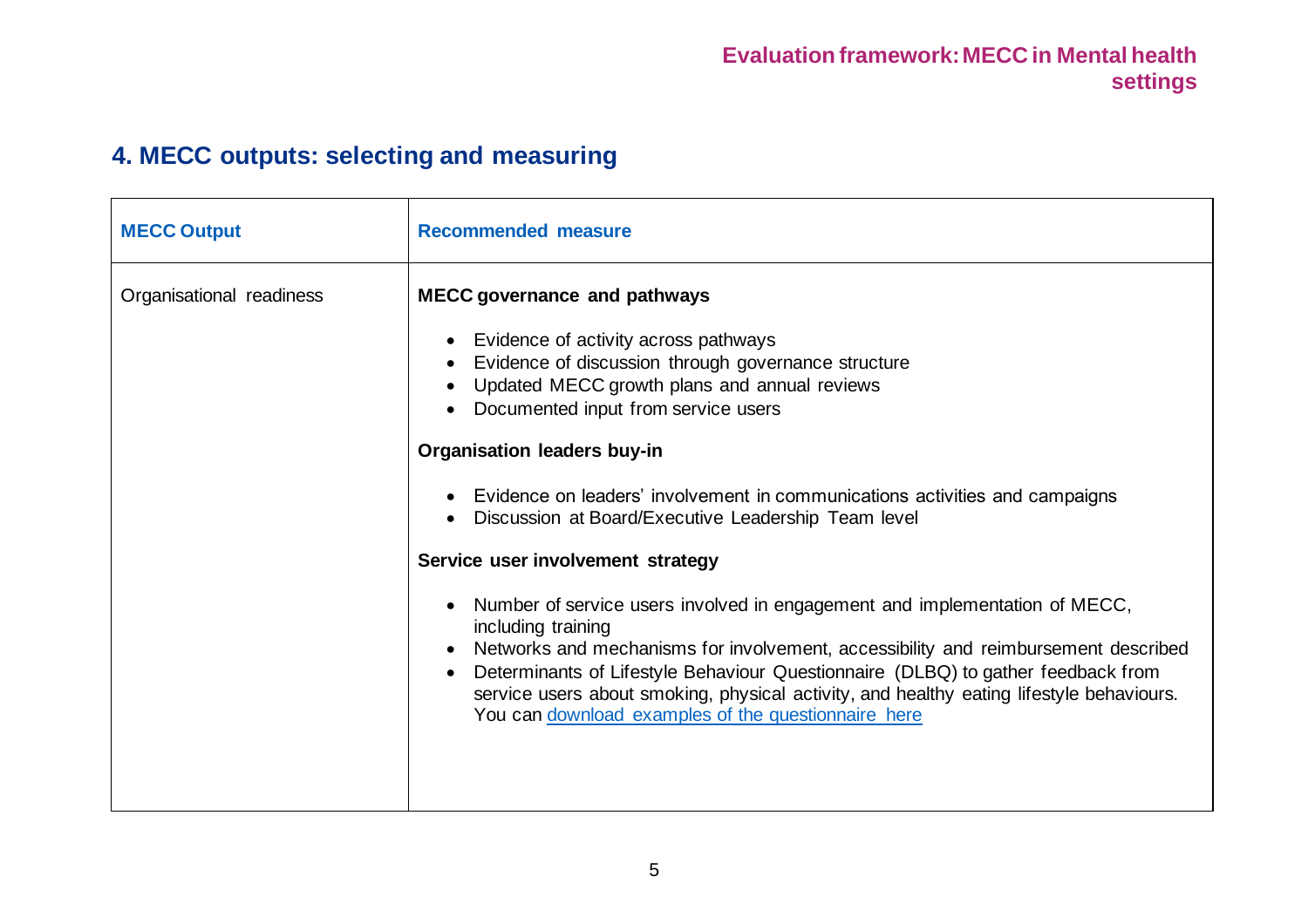#### **Evaluation framework: MECC in Mental health settings**

| <b>MECC Output</b>   | <b>Recommended measure</b>                                                                                                                                          |
|----------------------|---------------------------------------------------------------------------------------------------------------------------------------------------------------------|
| Staff readiness      | Managers and service leads involvement                                                                                                                              |
|                      | • MECC conversations discussed in professional development, including appraisals                                                                                    |
|                      | Awareness of MECC amongst staff groups                                                                                                                              |
|                      | Engagement with communication strategy<br>Use of recording system for MECC conversations (IT or alternative)                                                        |
| <b>MECC Training</b> | MECC training reached relevant staff group                                                                                                                          |
|                      | Participants understanding of overall MECC organisational strategy and who is involved<br>Numbers mapped against staff most likely to engage in a MECC conversation |
|                      | Service user involvement                                                                                                                                            |
|                      | • Number of service users involved in training<br>Service users experience of training<br>$\bullet$                                                                 |
| <b>Delivery</b>      | <b>MECC</b> intervention                                                                                                                                            |
|                      | Topic, behaviour or lifestyle factor covered in MECC conversation<br>Location of MECC conversation across the organisation                                          |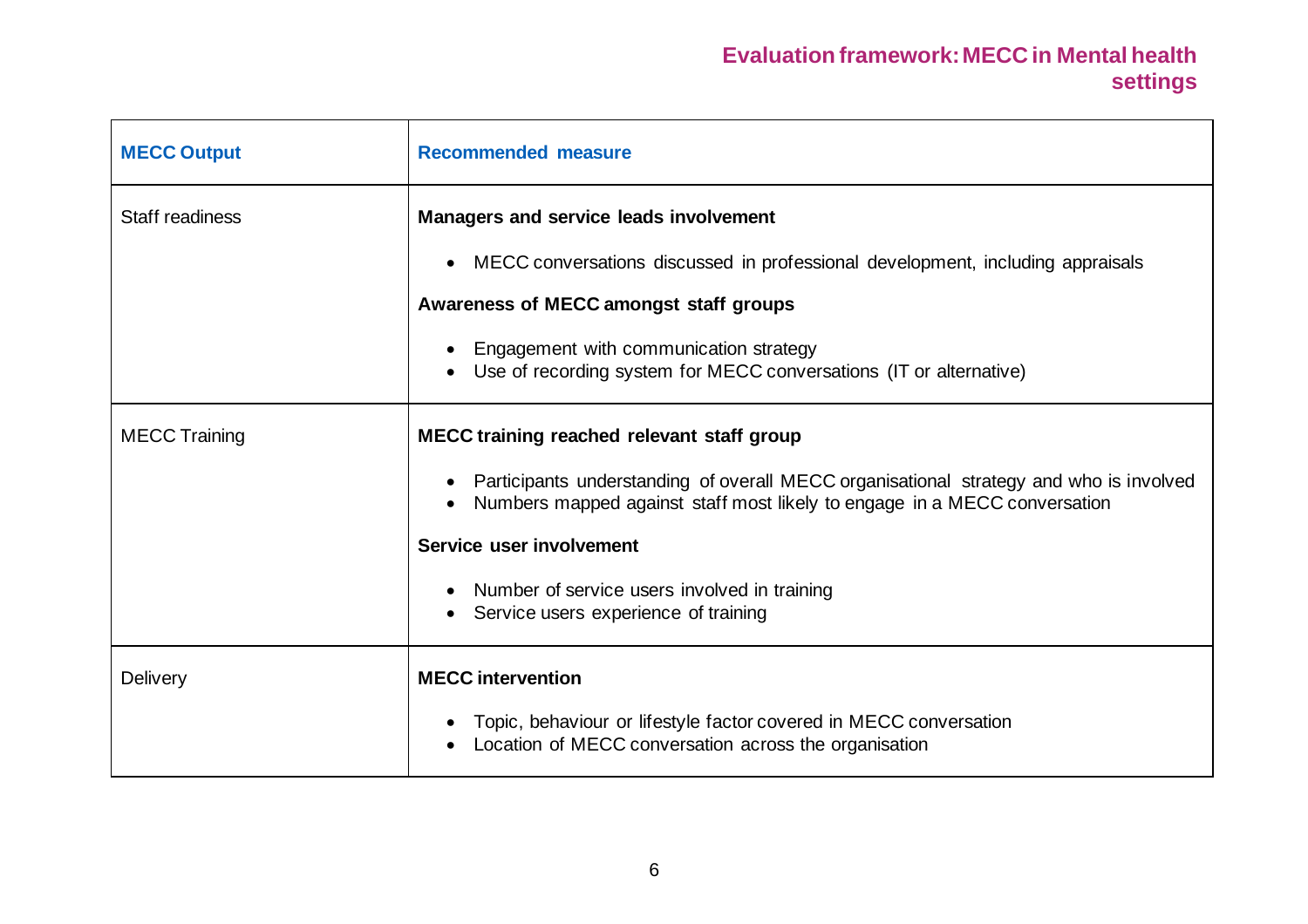# **5. MECC outputs: selecting and measuring**

| <b>MECC outcomes</b> | <b>Recommended Measure</b>                                                                                                                                                                                                                                                                                                                                                                       |
|----------------------|--------------------------------------------------------------------------------------------------------------------------------------------------------------------------------------------------------------------------------------------------------------------------------------------------------------------------------------------------------------------------------------------------|
| Short term           | <b>Training</b>                                                                                                                                                                                                                                                                                                                                                                                  |
|                      | Increase in knowledge of additional topics such as debt, gambling, self-harm, sexual<br>health as outlined in quality marker checklist (available in the suite of documents<br>published by HEE)<br>• Increase in understanding how mental health conditions can impact lifestyle behaviours<br>Increase in understanding of the organisational approach to MECC, including change<br>principles |
|                      | Service user involvement                                                                                                                                                                                                                                                                                                                                                                         |
|                      | • Number of staff receiving training with input from service users<br>Number of service users involved, and their experience                                                                                                                                                                                                                                                                     |
|                      | <b>Interventions</b>                                                                                                                                                                                                                                                                                                                                                                             |
|                      | Increase uptake of services for people with mental health conditions to improve their<br>health and lifestyle behaviours<br>Increase use of health screening tools<br>Increase use of lifestyle services within the organisation, e.g., service user gym                                                                                                                                         |
| Longer term          | MECC embedded into policies, procedures & training                                                                                                                                                                                                                                                                                                                                               |
|                      | MECC leads identified in all departments of the organisation                                                                                                                                                                                                                                                                                                                                     |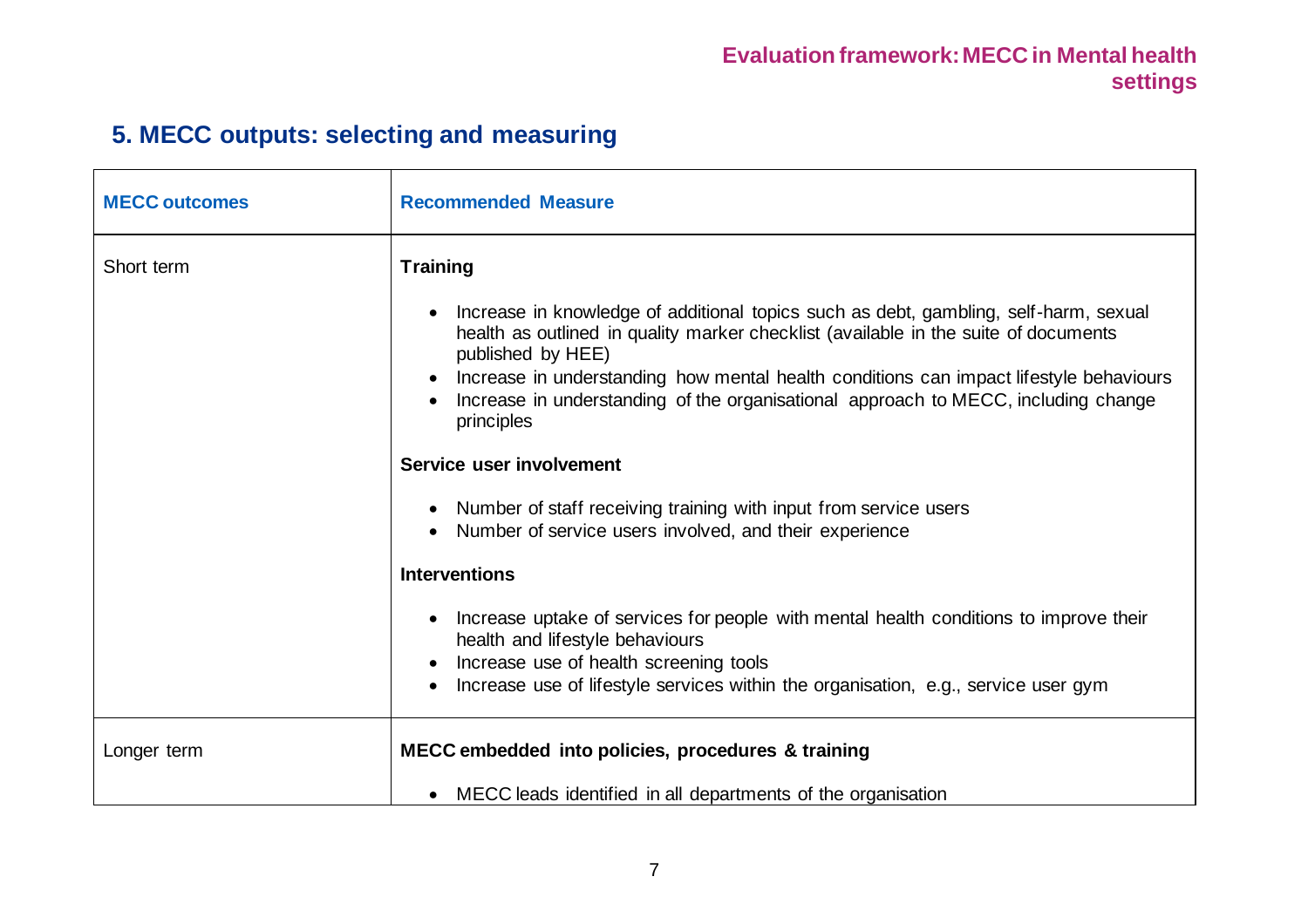#### **Evaluation framework: MECC in Mental health settings**

|        | • A MECC lead for service user engagement<br>Number of staff receiving MECC overview at new starter induction<br>Number of new job adverts that have MECC incorporated into job description<br>MECC embedded into appraisals<br>MECC being included in core mandatory training and record the number of service users<br>involved in training |
|--------|-----------------------------------------------------------------------------------------------------------------------------------------------------------------------------------------------------------------------------------------------------------------------------------------------------------------------------------------------|
|        | <b>Training</b>                                                                                                                                                                                                                                                                                                                               |
|        | Longitudinal data collection of knowledge, confidence and behaviours for MECC<br>Staff engagement with staff support initiatives<br>Staff job satisfaction, national staff survey results                                                                                                                                                     |
| Impact | <b>Training</b>                                                                                                                                                                                                                                                                                                                               |
|        | Whole organisation aware of MECC implementation strategy<br>Delivery of localised training sessions my MECC champions and departmental leads                                                                                                                                                                                                  |
|        | Intervention                                                                                                                                                                                                                                                                                                                                  |
|        | Reduction in serious incidents involving service users and physical illness<br>Increased positive feedback from service users about experience<br>Increased involvement for patients and services users throughout the whole organisation                                                                                                     |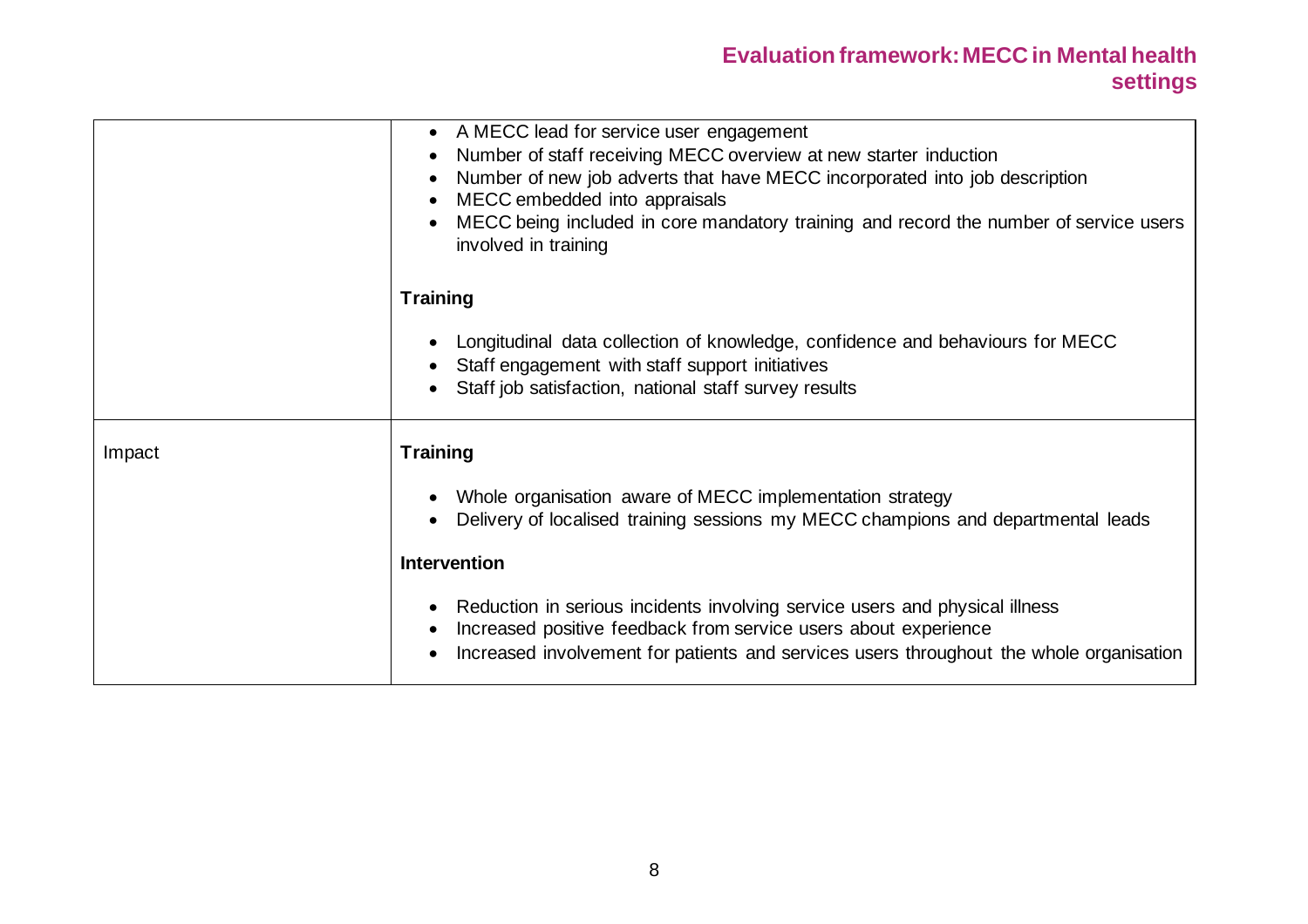#### **6. Types of data to consider using**

#### **Qualitative data collection – add on**

| <b>MECC theme</b>        | <b>Narrative content</b>                                                                                                                                                                                                                                                                                                                                        |
|--------------------------|-----------------------------------------------------------------------------------------------------------------------------------------------------------------------------------------------------------------------------------------------------------------------------------------------------------------------------------------------------------------|
| Organisation readiness   | Challenges and barriers that might occur at different levels of the organisation and<br>across departments<br>Motivations of the organisation to implement change and MECC<br>Experiences of senior leadership buy in to implement MECC<br>Usefulness and awareness of MECC steering group<br>Perspectives of physical health and service user involvement lead |
| Service user involvement | Service user thoughts and feelings about the importance of MECC<br>Service user experience of engagement and involvement in MECC<br>Experience of being involved in MECC<br>Service users' feedback on how to increase use of MECC                                                                                                                              |
| Staff readiness          | Challenges and barriers that staff experience, and potential solutions<br>Staff motivations to implement MECC, ownership<br>How to staff feel about organisational change<br>Staff perceptions of including MECC as part of job role and professional development<br>Factors affecting staff confidence levels                                                  |